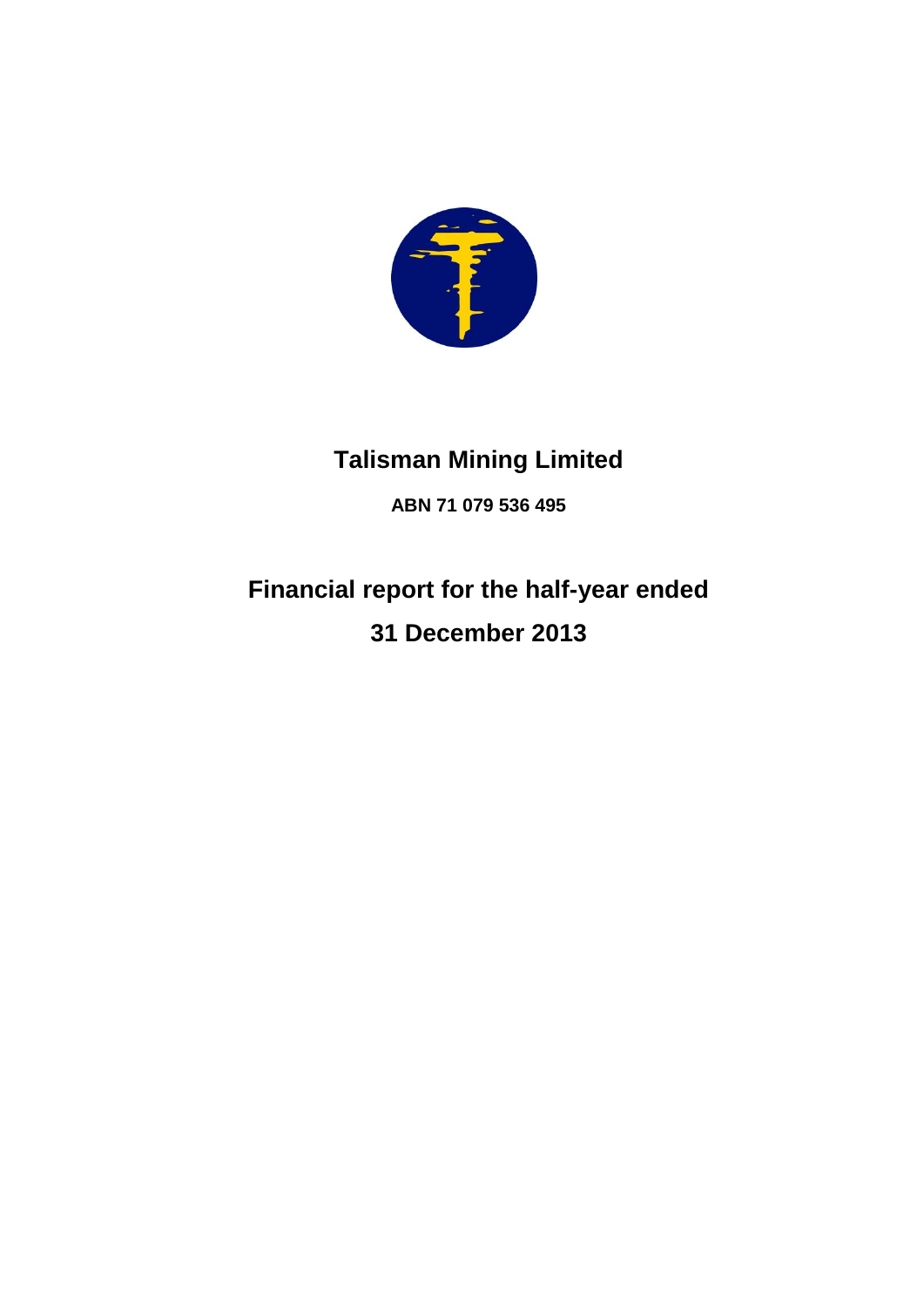## **Corporate Directory**

### **Board of Directors**

Mr Gary Lethridge Managing Director Mr Graeme Cameron Technical Director Ms Karen Gadsby Non-Executive Director

**Company Secretary**

Mr Daniel Madden (ICAEW and GAA)

### **Registered & Principal Office**

Ground Floor, 6 Centro Avenue Subiaco, Western Australia 6008 Tel + 61 8 9380 4230 Fax + 61 8 9382 8200 Website: www.talismanmining.com.au

### **Auditors**

HLB Mann Judd Level 4, 130 Stirling Street Perth, Western Australia 6000

### **Share Registry**

Link Market Services Ground Floor, 178 St Georges Terrace Perth, Western Australia 6000 Telephone + 1300 554 474

### **Securities Exchange Listing**

Australian Securities Exchange Limited Level 8, Exchange Plaza 2 The Esplanade Perth, Western Australia 6000 ASX Code: TLM

Mr Alan Senior Non-Executive Chairman Mr Brian Dawes Non-Executive Director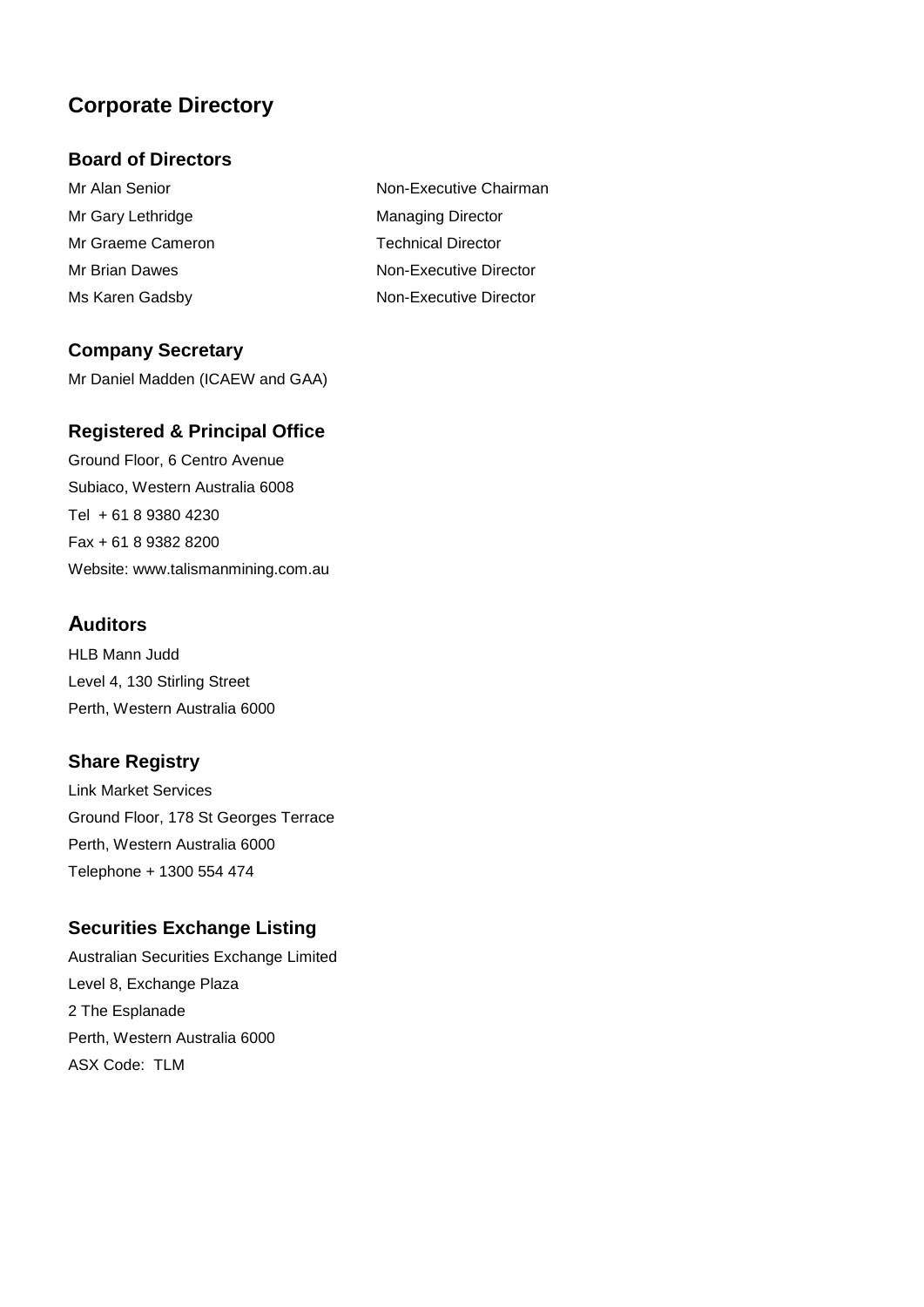### **Contents**

|                                                               | Page           |
|---------------------------------------------------------------|----------------|
| Directors' Report                                             | 1              |
| Auditor's Independence Declaration                            | 5              |
| Condensed Consolidated Statement of Comprehensive Income      | 6              |
| <b>Condensed Consolidated Statement of Financial Position</b> | $\overline{7}$ |
| Condensed Consolidated Statement of Changes in Equity         | 8              |
| <b>Condensed Consolidated Statement of Cash Flows</b>         | 9              |
| Notes to the Condensed Consolidated Financial Statements      | 10             |
| Directors' Declaration                                        | 14             |
| Independent Auditor's Review Report                           | 15             |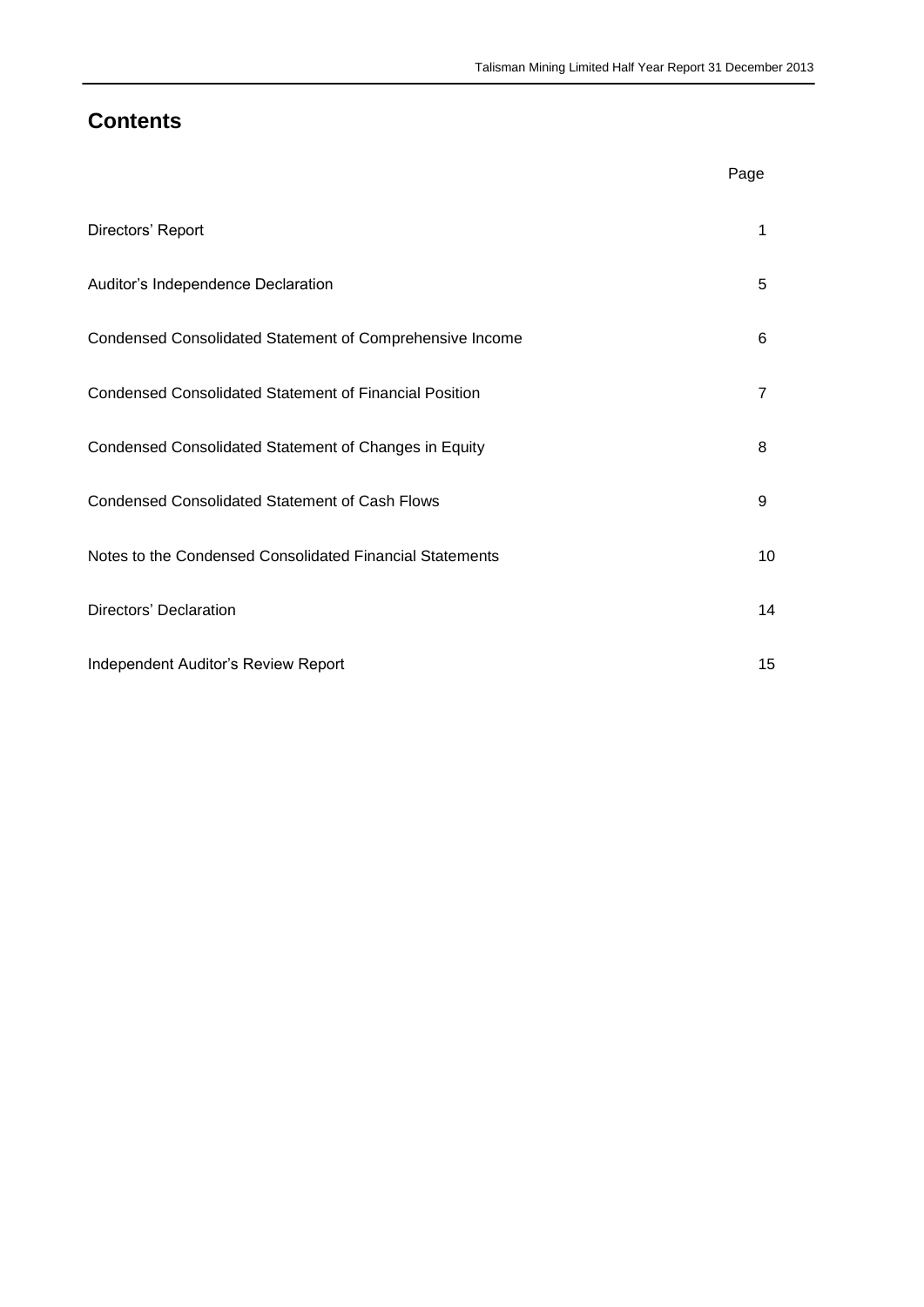### **Directors' Report**

The directors of Talisman Mining Limited (the Company) submit the financial report of the consolidated entity (referred to hereafter as the Group) for the half-year ended 31 December 2013. In order to comply with the provisions of the Corporations Act 2001, the directors report as follows:

### **Directors**

The names of directors who held office during or since the end of the half year and until the date of this report are noted below. Directors were in office for this entire period unless otherwise stated.

| Alan Senior        | Non-Executive Chairman    |  |  |
|--------------------|---------------------------|--|--|
| Gary Lethridge     | <b>Managing Director</b>  |  |  |
| Graeme Cameron     | <b>Technical Director</b> |  |  |
| <b>Brian Dawes</b> | Non-Executive Director    |  |  |
| Karen Gadsby       | Non-Executive Director    |  |  |

### **Principle Activities**

The principal activity of Talisman Mining Limited during the course of the financial half-year was the exploration for minerals, primarily base metals.

#### **Review of Operations**

#### *Doolgunna Projects*

In December, Talisman signed a \$15M Joint Venture Farm-in Agreement with Sandfire Resources (ASX: SFR) which enables Sandfire to farm into Talisman's interests in the Springfield, Halloween and Halloween West Projects (Doolgunna Projects).

As part of this letter agreement, Sandfire is committed to spend a minimum of \$5M on exploration within the first two years and can earn up to 70% of Talisman's interest in the Doolgunna Projects by spending a minimum of \$15M on exploration over 5½ years.

The key commercial terms of the Letter Agreement are as follows:

- Sandfire has the right to earn a 70% ownership interest in Talisman's interests in the Doolgunna Copper-Gold Projects by spending \$15 million on exploration across the Doolgunna Projects within 5½ years of the date of the Letter Agreement, subject to any statutory approvals that may be required.
- Sandfire has a minimum expenditure commitment of \$5 million within the first two years before it can elect to either:
	- i. withdraw from the agreement with no further commitment and no project equity interest; or
	- ii. spend an additional \$5 million (for a total of \$10 million) within a further 2-year period (total 4 years) in order to earn a 51% interest in the Doolgunna Copper-Gold Projects (First Interest).
- After Sandfire acquires the First Interest, a Joint Venture will be formed between Sandfire and Talisman, with Sandfire holding a 51% interest and Talisman a 49% interest, in Talisman's current rights and interests in Talisman's Doolgunna Copper-Gold Projects.
- At that time Sandfire then has the option to sole fund a further \$5 million (for a total of \$15 million) on exploration expenditure within a further 18 month period in order to acquire a further 19% (Second Interest) in Talisman's current rights and interests in Talisman's Doolgunna Copper-Gold Projects, thereby taking its total interest to 70%.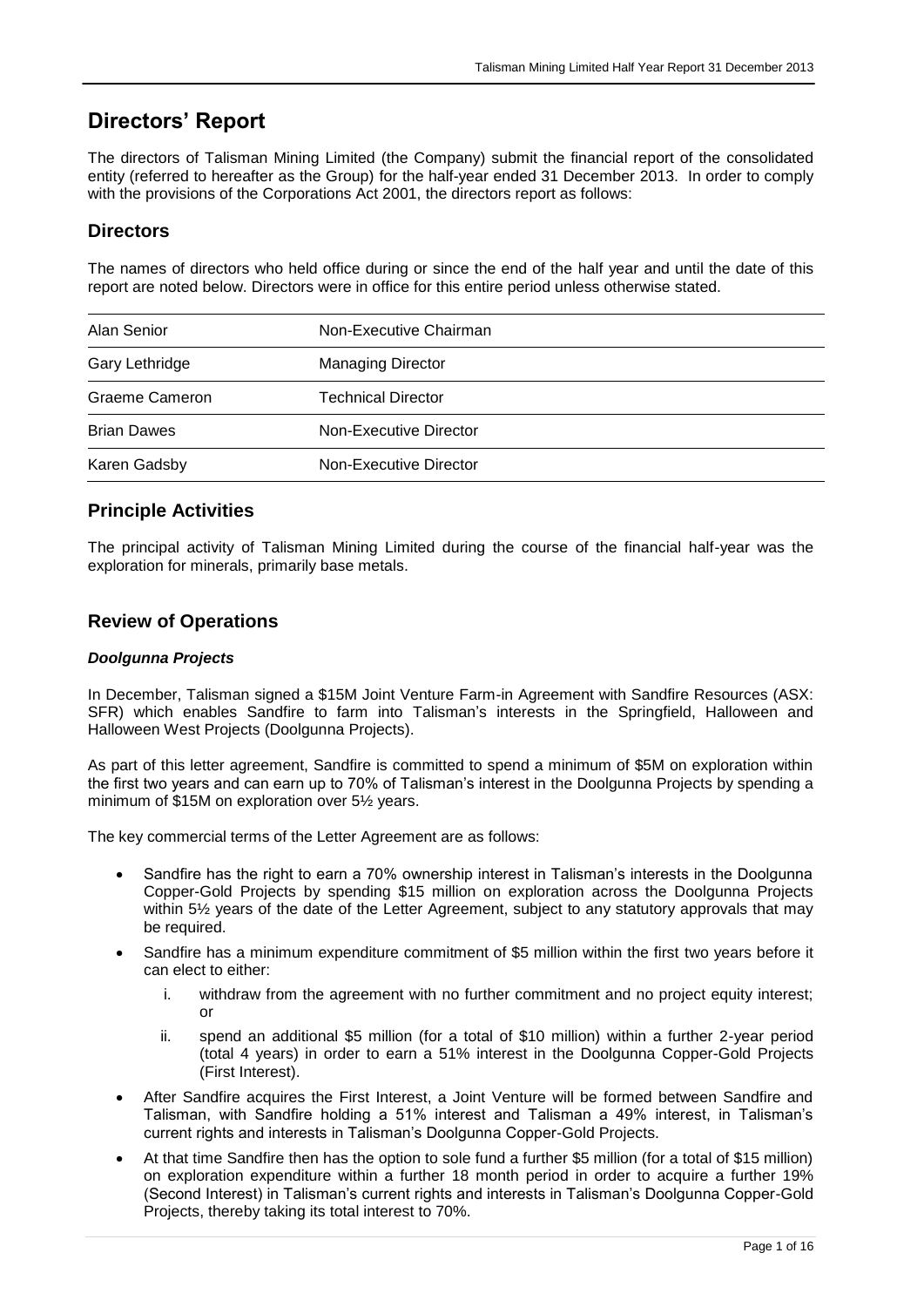- If Sandfire gives a notice ceasing sole funding prior to acquiring the Second Interest it shall be deemed to have earned a 51% interest (with Talisman retaining a 49% interest) and the exploration joint venture will then be operated on a pro rata contributing basis or under standard industry dilution terms.
- Should Sandfire elect to earn the Second Interest by spending a minimum of \$15 million in total and thereby hold a 70% joint venture interest, Talisman will have the right to maintain its 30% interest by contributing to exploration expenditure on a pro rata basis or dilute under industry standard terms.
- Sandfire will manage all exploration activities during the farm-in period.
- Sandfire's right to farm into Talisman's joint venture rights over the Halloween West Project is subject to the terms of the existing joint venture arrangements (with Chrysalis Resources Limited - ASX: CYS) in respect of that Project.

#### *Springfield Project*

Work undertaken during the half-year prior to the execution of the Letter Agreement with Sandfire involved the completion of several new phases of exploration as part of a multi-pronged strategy targeting VHMS and structurally controlled copper-gold mineralisation.

Activities included first phase soil sampling programs along the Jenkin Fault Zone across a target area identified as being prospective for Mt Isa-style, structurally controlled copper-gold mineralisation as well as an in-fill RAB drilling programme at the Lovejoy prospect also along the Jenkin Fault Zone.

At the Homer Prospect an ultra-detailed gravity survey was completed across the Homer Volcanic sequence to assist in defining key VHMS target horizons along strike from the DeGrussa copper-gold mine.

#### *Halloween Copper-Gold Project*

Previous RC and diamond drilling conducted by Talisman intersected structurally-controlled high-grade gold, silver and copper intercepts associated with a thickened volcano-sedimentary host unit. Rehabilitation of these previous ground disturbing activities was completed at Halloween along with the assessment of previous exploration results

*Halloween West JV Copper-Gold Project (60% Talisman, 40% Chrysalis Resources Limited)*

During the half year Talisman completed detailed soil sampling programmes designed to test for the surface expression of copper-gold mineralization across the western extension of the Halloween VMS target horizon and a malachite-bearing (secondary copper) sedimentary horizon in the east of the tenement.

In addition, the Company completed a program of geological mapping over the target horizons to identify and better define possible geological controls on potential mineralization.

#### *Milgun Project*

The Milgun Project covers a potential northern outlier of the Bryah Basin and is interpreted to be located within a tectonically uplifted block of Bryah basement rocks. It is interpreted that basement uplift is an effective mechanism for focused fluid flow and possible copper-gold and gold mineralisation.

No field activities were conducted during the half year however, an assessment of the Project's gold potential commenced.

During the half-year the Company undertook a rationalisation of the Project and relinquished the non-core tenements E52/2689 and E52/2691 thereby reducing annual exploration expenditure requirements whilst retaining the core tenements in the Project.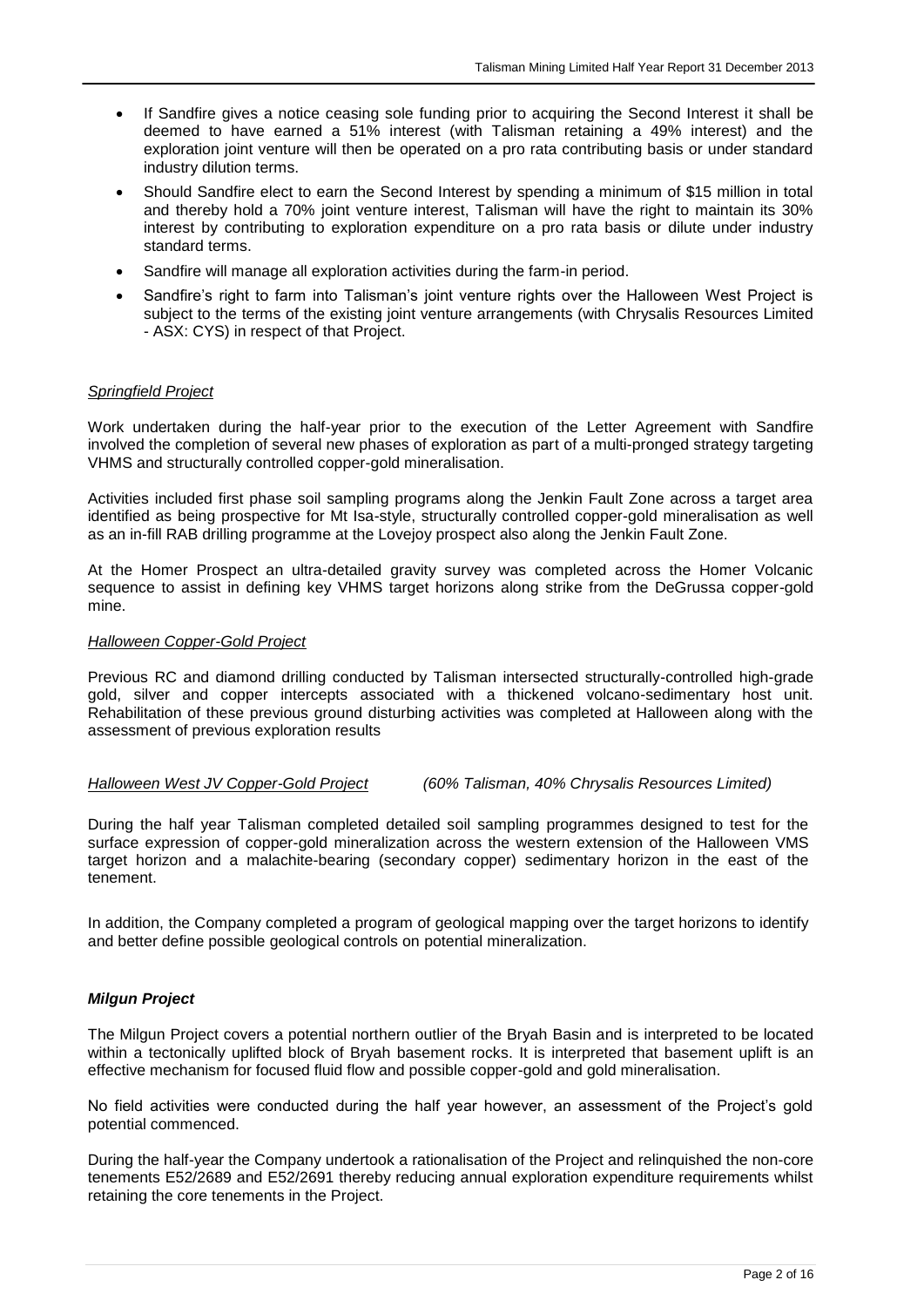#### *Livingstone Gold and Nickel Project (80% Talisman, 20% Zebina Minerals Pty Ltd)*

Three priority Electromagnetic (EM) drill targets were identified from a detailed Fixed Loop Electromagnetic (FLEM) survey at the Kerba nickel-copper prospect at Livingstone. These targets were coincident in part with a coherent 1.8km long Ni-Cu-Pt-in-soil anomaly over an interpreted Proterozoicaged mafic-ultramafic intrusion

A Reverse Circulation (RC) drill programme was completed across these targets during the half year to test for the presence of nickel sulphide mineralization and to establish a platform for deeper down-hole electromagnetic (DHEM) surveying.

This drilling intersected high-magnesium ultramafic-mafic rock types with potential to host magmatic Ni-Cu-PGE sulphide mineralisation. Visible sulphides were observed including trace amounts of nickel sulphide (pentlandite) and widespread disseminated copper sulphide (chalcopyrite) and strong Ni-Cu enrichment was encountered in weathered rocks above Ni-Cu-sulphide bearing host rocks.

#### *Muddawerrie Gold Project (80% Talisman, 20% Zebina Minerals Pty Ltd)*

The Muddawerrie Project comprises two mineralised trends, Mt Maitland and Muddawerrie, which extend for 6km along the western and eastern sides of the project area respectively. A reconnaissance site visit was undertaken during the half year to field check several gold anomalies generated by previous soil sampling campaigns

#### *Shelby Project (Iron-Oxide-Copper-Gold)*

Previous drilling at the Shelby Project identified strong IOCG-style magnetite alteration (and minor chalcopyrite) associated with ultra-mafic intrusions beneath younger cover. A review of the Northern Marymia margin along the north-eastern portion of the Shelby Project was completed during the half year.

Areas of structural complexity are evident along this portion of the Marymia margin which elevates the potential for this broad area to host structurally-controlled copper mineralisation. As part of this ongoing review, a field reconnaissance visit was conducted.

#### *Future developments*

Exploration of the Doolgunna Projects will continue during the second half of the financial year under the Joint Venture agreement with Sandfire, along with identification and assessment and potential acquisition of new exploration projects. Talisman will also continue to explore its West Australian tenement areas of interest for minerals.

Disclosure of further information regarding likely developments in the operations of the Company in future financial years and the expected results of those operations is both confidential and speculative at this time and likely to result in unreasonable prejudice to the Company. Accordingly, further information has not been disclosed in this report.

#### **Financial Performance and Financial Position**

During the half-year the Group reported an operating loss after tax of \$663,618 (half-year to 31 December 2012: loss after tax \$2,816,731).

As at 31 December 2013 the Group had net assets of \$48,109,041 (30 June 2013: \$47,551,616) including \$17,350,842 of cash and cash equivalents (30 June 2013: \$19,472,656).

The statement of financial position and net working capital position will provide adequate support for the Group's planned exploration and growth activities for the remainder of the financial year.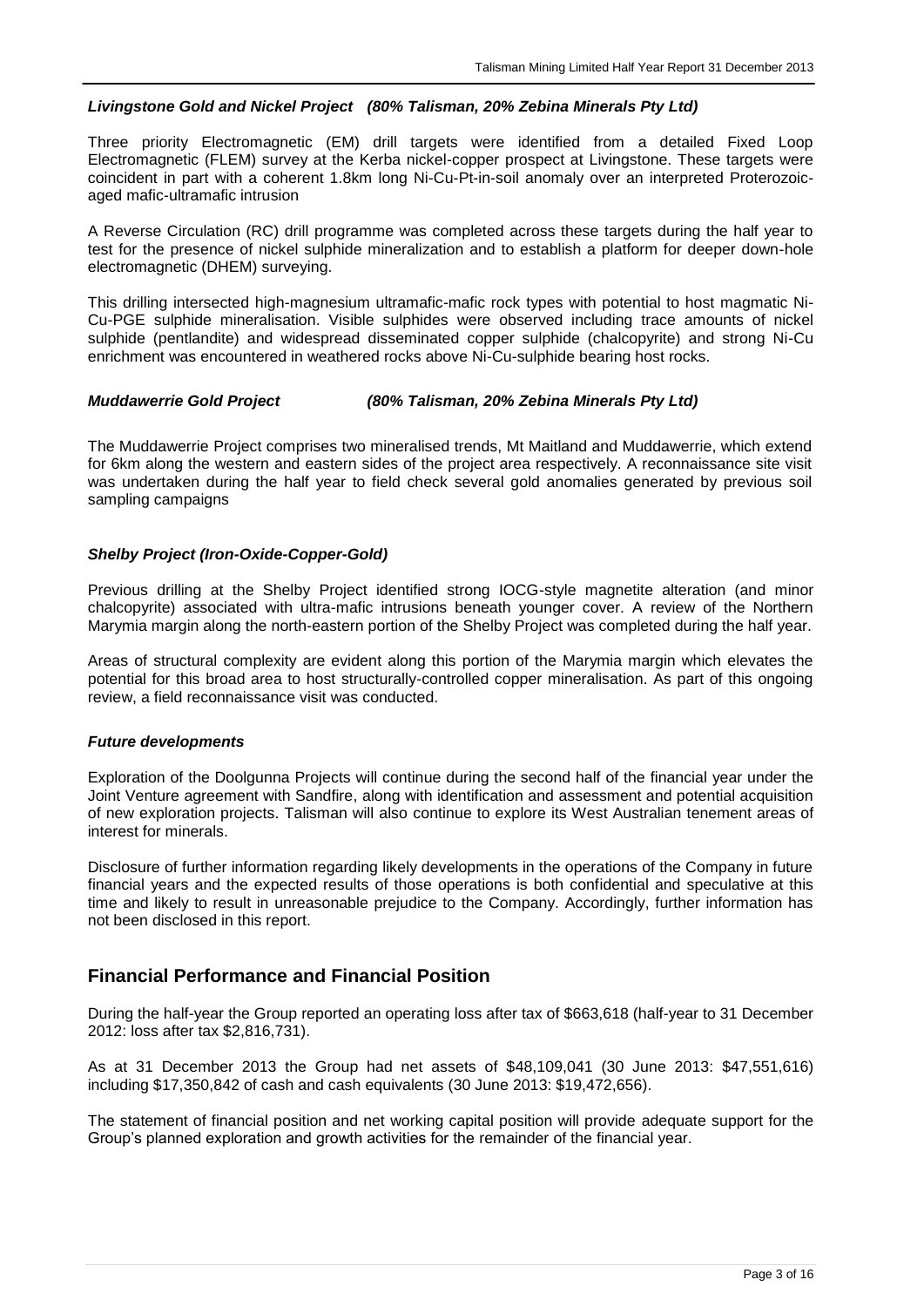Information in this ASX release that relates to Exploration Results and Mineral Resources is based on information compiled by Mr Graeme Cameron, who is a member of the Australasian Institute of Mining and Metallurgy. Mr Graeme Cameron is a full time employee of Talisman Mining Ltd and has sufficient experience which is relevant to the style of mineralisation and types of deposit under consideration and to the activities undertaken to qualify as a Competent Person as defined in the 2012 Edition of the "Australian Code for Reporting of Mineral Resources and Ore Reserves". Mr Graeme Cameron consents to the inclusion in this report of the matters based on information in the form and context in which it appear.

#### **Auditor's Independence Declaration**

Section 307C of the Corporations Act 2001 requires our auditors, HLB Mann Judd, to provide the directors of the Company with an Independence Declaration in relation to the review of the interim financial report. This Independence Declaration is set out on the following page and forms part of this directors' report for the half-year ended 31 December 2013.

This report is signed in accordance with a resolution of the Board of Directors made pursuant to s.306(3) of the Corporations Act 2001.

Gary/Lethridge **Managing Director** 11 March 2014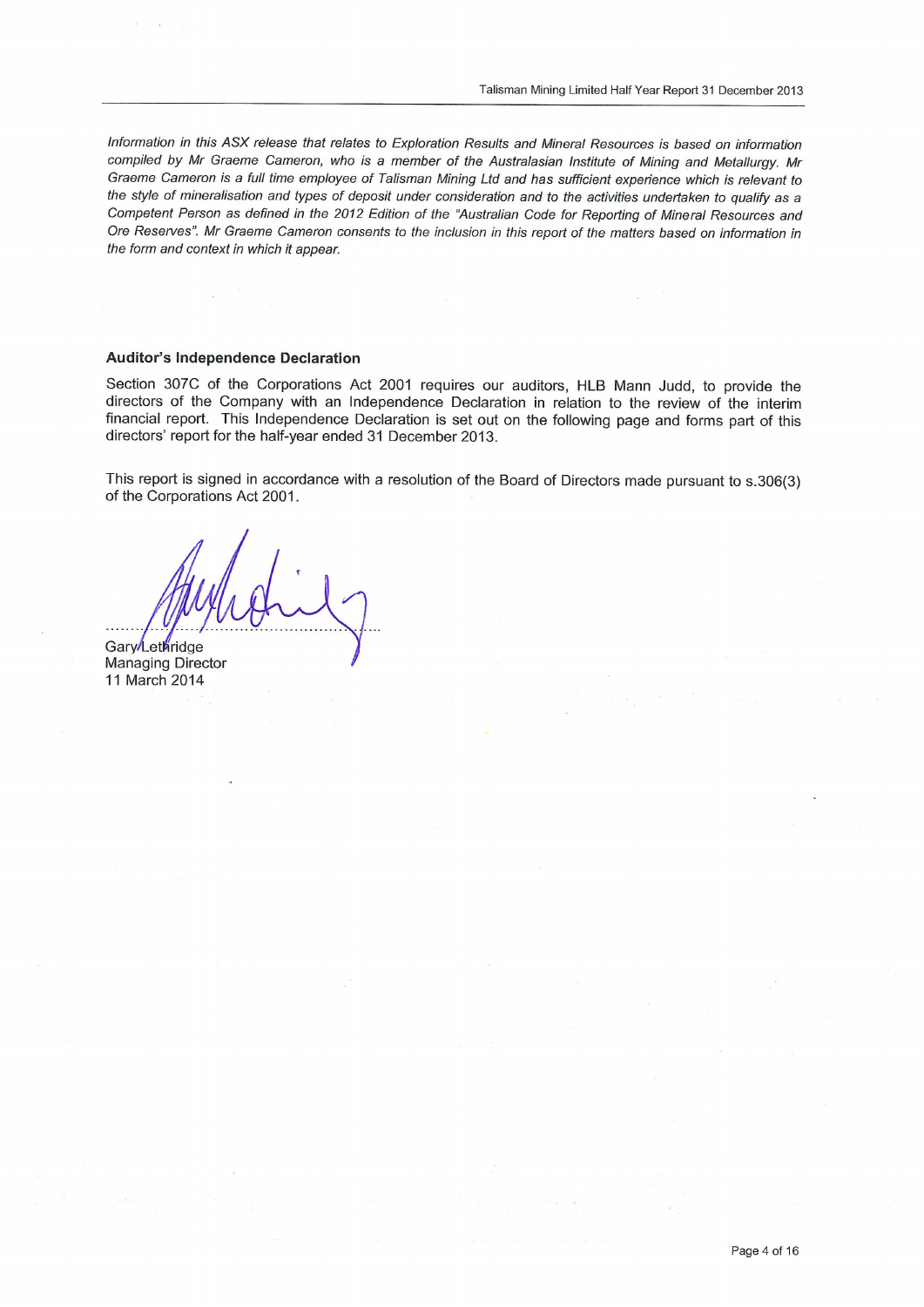

#### **AUDITOR'S INDEPENDENCE DECLARATION**

As lead auditor for the review of the consolidated financial report of Talisman Mining Limited for the half-year ended 31 December 2013, I declare that to the best of my knowledge and belief, there have been no contraventions of:

- a) the auditor independence requirements of the Corporations Act 2001 in relation to the review; and
- b) any applicable code of professional conduct in relation to the review.

**Perth, Western Australia 11 March 2014**

pharanhan

**M R W Ohm Partner**

HLB Mann Judd (WA Partnership) ABN 22 193 232 714<br>Level 4, 130 Stirling Street Perth WA 6000. PO Box 8124 Perth BC 6849 Telephone +61 (08) 9227 7500. Fax +61 (08) 9227 7533.<br>Email: hIb@hlbwa.com.au. Website: <u>http://ww</u>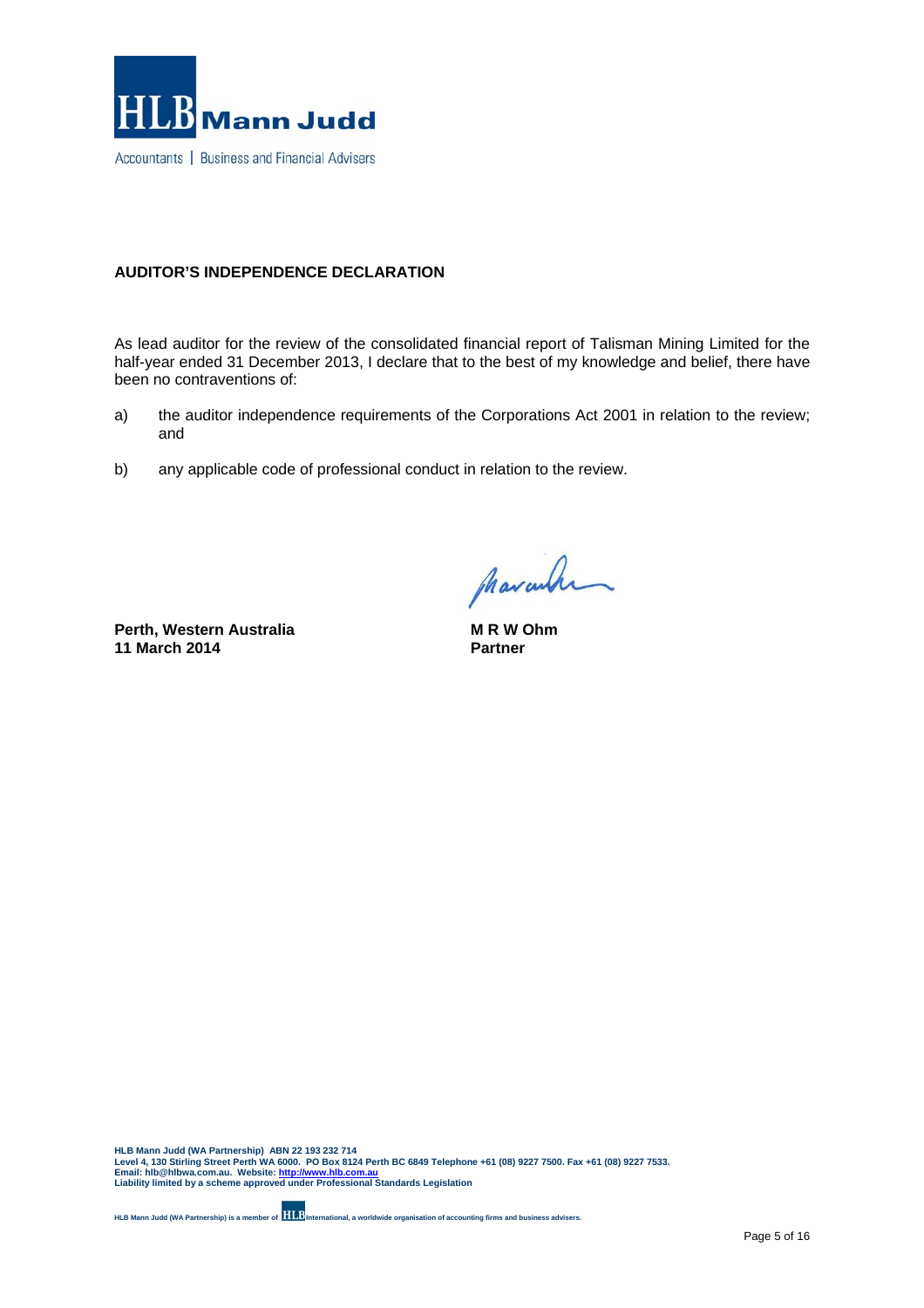### **Condensed Consolidated Statement of Comprehensive Income For the Half-Year Ended 31 December 2013**

|                                                                     | <b>Note</b>    | Half year to<br>31-Dec-13<br>$\$\$ | Half year to<br>31-Dec-12<br>$\$\$ |
|---------------------------------------------------------------------|----------------|------------------------------------|------------------------------------|
| <b>Continuing operations</b>                                        |                |                                    |                                    |
| Other income                                                        | $\overline{2}$ | 368,756                            | 943,540                            |
| Employee benefits expense                                           | $\overline{c}$ | (306, 314)                         | (768, 809)                         |
| Exploration expenditure expensed as incurred                        |                | (204, 675)                         | (2,558)                            |
| Impairment of exploration expenditure                               |                | (243, 463)                         |                                    |
| Occupancy expenses                                                  |                | (151, 819)                         | (148, 364)                         |
| Administrative expenses                                             |                | (116, 027)                         | (237, 428)                         |
| Depreciation and amortisation expense                               |                | (67, 952)                          | (86, 880)                          |
| Disposal of fixed assets                                            |                | (29, 955)                          |                                    |
| Impairment of available-for-sale financial assets                   |                |                                    | (2,392,500)                        |
| Loss before income tax                                              |                | (751, 449)                         | (2,692,999)                        |
| Income tax benefit/(expense)                                        |                | 87,831                             | (123, 732)                         |
| Loss after tax from continuing operations                           |                | (663, 618)                         | (2,816,731)                        |
| Net loss for the period                                             |                | (663, 618)                         | (2,816,731)                        |
| Other comprehensive (loss)/income, net of income tax                |                |                                    |                                    |
| Items that may be reclassified to profit or loss                    |                |                                    |                                    |
| Net change in the fair value of available-for-sale financial assets |                | 1,173,500                          |                                    |
| Other comprehensive (loss)/income for the period, net of tax        |                | 1,173,500                          |                                    |
| Total comprehensive (loss)/income for the period                    |                | 509,882                            | (2,816,731)                        |
|                                                                     |                |                                    |                                    |
| Loss per share:                                                     |                | <b>Cents</b>                       | <b>Cents</b>                       |
| Basic loss per share (cents per share)                              |                | (0.50)                             | (2.14)                             |

Diluted earnings per share (cents per share) n/a n/a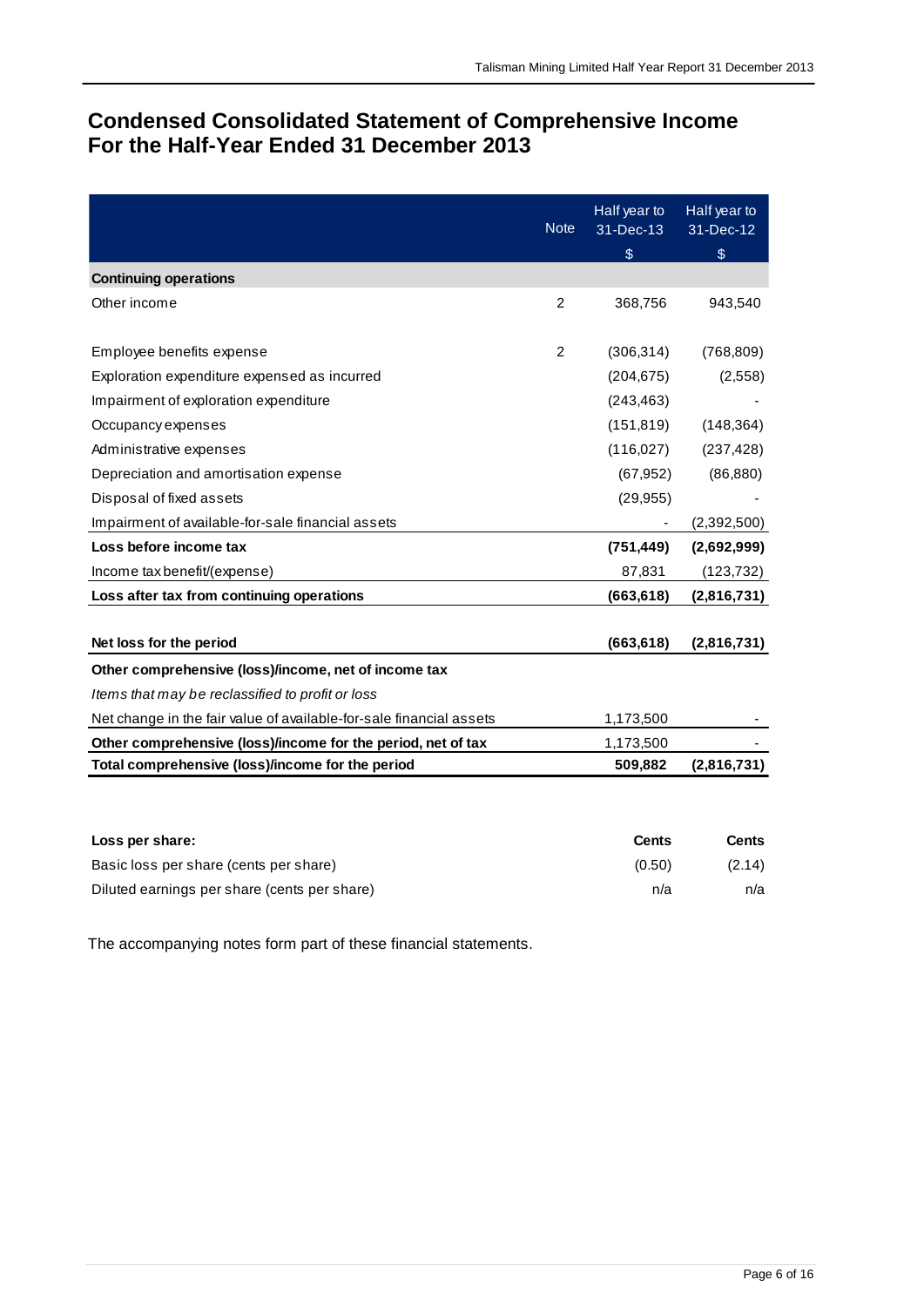### **Condensed Consolidated Statement of Financial Position As at 31 December 2013**

|                                                 | <b>Note</b> | 31-Dec-13  | 30-Jun-13    |  |
|-------------------------------------------------|-------------|------------|--------------|--|
|                                                 |             | \$         | \$           |  |
| <b>Assets</b>                                   |             |            |              |  |
| <b>Current Assets</b>                           |             |            |              |  |
| Cash and cash equivalents                       |             | 17,350,842 | 19,472,656   |  |
| Trade and other receivables                     |             | 420,261    | 416,608      |  |
| <b>Total Current Assets</b>                     |             | 17,771,103 | 19,889,264   |  |
|                                                 |             |            |              |  |
| <b>Non-Current Assets</b>                       |             |            |              |  |
| Receivables                                     |             | 70,184     | 70,184       |  |
| Other financial assets                          |             | 1,709,000  | 535,500      |  |
| Property, plant and equipment                   |             | 305,540    | 404,446      |  |
| Deferred exploration and evaluation expenditure | 3           | 31,591,044 | 30,245,441   |  |
| <b>Total Non-Current Assets</b>                 |             | 33,675,768 | 31,255,571   |  |
| <b>Total Assets</b>                             |             | 51,446,871 | 51, 144, 835 |  |
|                                                 |             |            |              |  |
| <b>Liabilities</b>                              |             |            |              |  |
| <b>Current Liabilities</b>                      |             |            |              |  |
| Trade and other payables                        |             | 170,872    | 335,559      |  |
| Employee benefits                               |             | 112,810    | 115,682      |  |
| <b>Total Current Liabilities</b>                |             | 283,682    | 451,241      |  |
|                                                 |             |            |              |  |
| <b>Non-Current Liabilities</b>                  |             |            |              |  |
| Deferred tax liabilities                        |             | 3,054,148  | 3,141,978    |  |
| <b>Total Non-Current Liabilities</b>            |             | 3,054,148  | 3,141,978    |  |
| <b>Total Liabilities</b>                        |             | 3,337,830  | 3,593,219    |  |
|                                                 |             |            |              |  |
| <b>Net Assets</b>                               |             | 48,109,041 | 47,551,616   |  |
|                                                 |             |            |              |  |
| <b>Equity</b>                                   |             |            |              |  |
| <b>Issued capital</b>                           | 4           | 37,404,278 | 37,404,278   |  |
| Reserves                                        |             | 2,940,336  | 3,003,293    |  |
| Retained earnings                               |             | 7,764,427  | 7,144,045    |  |
| <b>Total Equity</b>                             |             | 48,109,041 | 47,551,616   |  |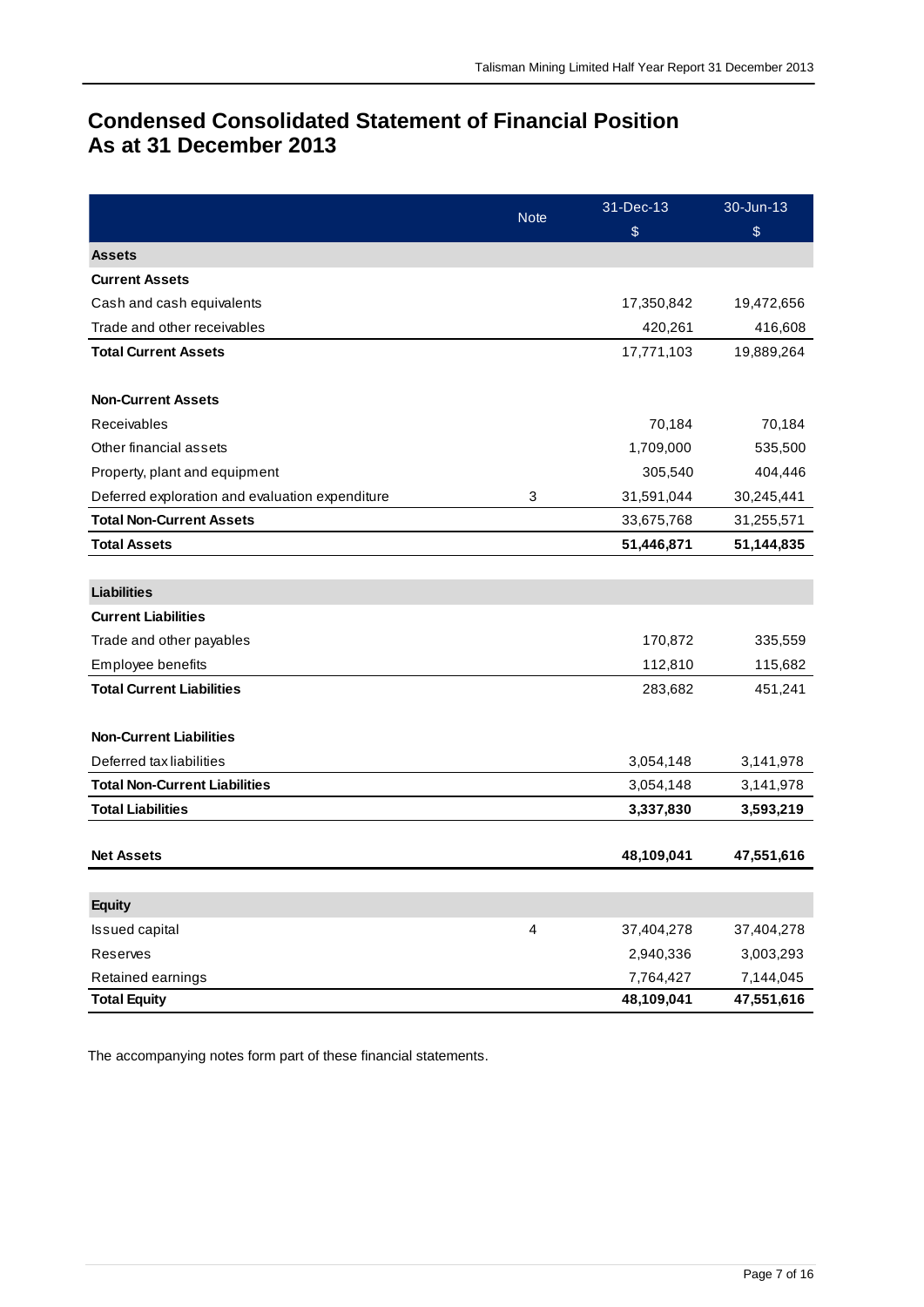### **Condensed Consolidated Statement of Changes in Equity For the Half-Year Ended 31 December 2013**

|                                                                     | <b>Issued</b><br>Capital | Retained<br>Earnings | Asset<br>Revaluation<br>Reserve | Share-based<br>Payments<br>Reserve | <b>Total Equity</b> |
|---------------------------------------------------------------------|--------------------------|----------------------|---------------------------------|------------------------------------|---------------------|
|                                                                     | \$                       | $\$\$                | $\$\$                           | \$                                 | \$                  |
|                                                                     |                          |                      |                                 |                                    |                     |
| Balance at 1 July 2012                                              | 37,404,278               | 10,166,605           |                                 | 4,131,385                          | 51,702,268          |
| Loss for the period                                                 |                          | (2,816,731)          |                                 |                                    | (2,816,731)         |
| Net change in fair value of available-for-<br>sale financial assets |                          |                      |                                 |                                    |                     |
| Total comprehensive loss for the period                             |                          | (2,816,731)          |                                 |                                    | (2,816,731)         |
| Shares issued during the half-year                                  |                          |                      |                                 |                                    |                     |
| Recognition of share-based payments                                 |                          |                      |                                 |                                    |                     |
| Transfer on exercise of options                                     |                          |                      |                                 | 365,486                            | 365,486             |
| Unlisted options lapsing                                            |                          | 207,900              |                                 | (207, 900)                         |                     |
| Balance at 31 December 2012                                         | 37,404,278               | 7,557,774            |                                 | 4,288,971                          | 49,251,023          |
|                                                                     |                          |                      |                                 |                                    |                     |
| Balance at 1 July 2013                                              | 37,404,278               | 7,144,045            |                                 | 3,003,293                          | 47,551,616          |
| Loss for the period                                                 |                          | (663, 618)           |                                 |                                    | (663, 618)          |
| Net change in fair value of available-for-<br>sale financial assets |                          |                      | 1,173,500                       |                                    | 1,173,500           |
| Total comprehensive loss for the period                             |                          | (663, 618)           | 1,173,500                       |                                    | 509,882             |
| Recognition of share-based payments                                 |                          |                      |                                 | 47,543                             | 47,543              |
| Unlisted options lapsing                                            |                          | 1,284,000            |                                 | (1,284,000)                        |                     |
| <b>Balance at 31 December 2013</b>                                  | 37,404,278               | 7,764,427            | 1,173,500                       | 1,766,836                          | 48,109,041          |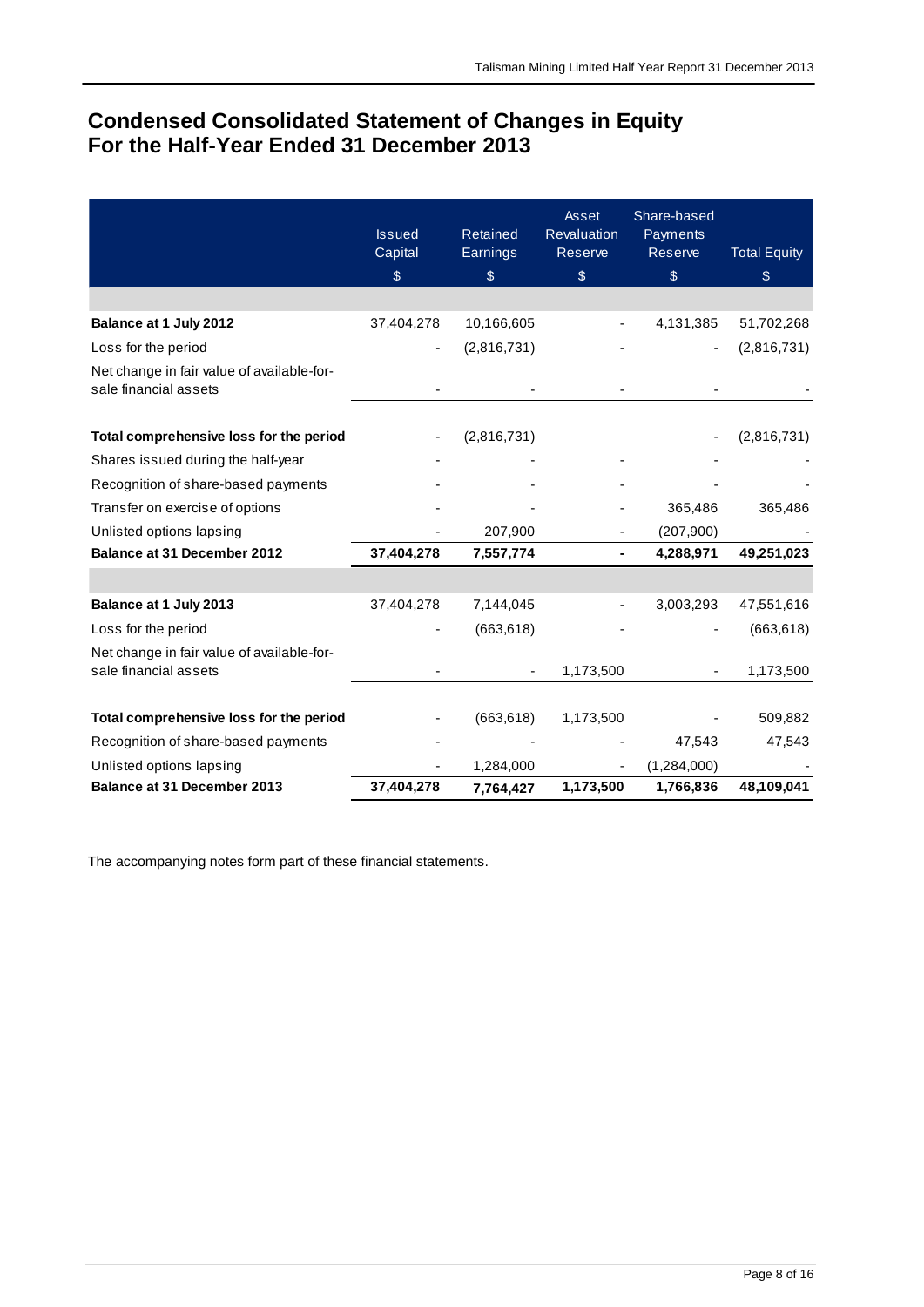### **Condensed Consolidated Statement of Cash Flows For the Half-Year Ended 31 December 2013**

|                                                          | Half year to<br>31-Dec-13<br>\$ | Half year to<br>31-Dec-12<br>\$ |
|----------------------------------------------------------|---------------------------------|---------------------------------|
| Cash flows from operating activities                     |                                 |                                 |
| Payments to suppliers and employees                      | (552, 732)                      | (582, 649)                      |
| Interest received                                        | 399,514                         | 683,375                         |
| Net cash used in operating activities                    | (153, 218)                      | 100,726                         |
|                                                          |                                 |                                 |
| Cash flows from investing activities                     |                                 |                                 |
| Proceeds from sale of mining tenements                   |                                 | 550,000                         |
| Proceeds from property, plant and equipment              |                                 |                                 |
| Payments for property, plant and equipment               | (816)                           | (12, 440)                       |
| Payments for exploration and evaluation expenditure      | (1,967,780)                     | (7,086,883)                     |
| Net cash used in investing activities                    | (1,968,596)                     | (6, 549, 323)                   |
|                                                          |                                 |                                 |
| Cash flows from financing activities                     |                                 |                                 |
| Proceeds from issue of shares                            |                                 |                                 |
| Net cash provided by financing activities                |                                 |                                 |
|                                                          |                                 |                                 |
| Net decrease in cash held                                | (2, 121, 814)                   | (6,448,597)                     |
| Cash and cash equivalents at the beginning of the period | 19,472,656                      | 28,302,155                      |
| Cash and cash equivalents at the end of the period       | 17,350,842                      | 21,853,558                      |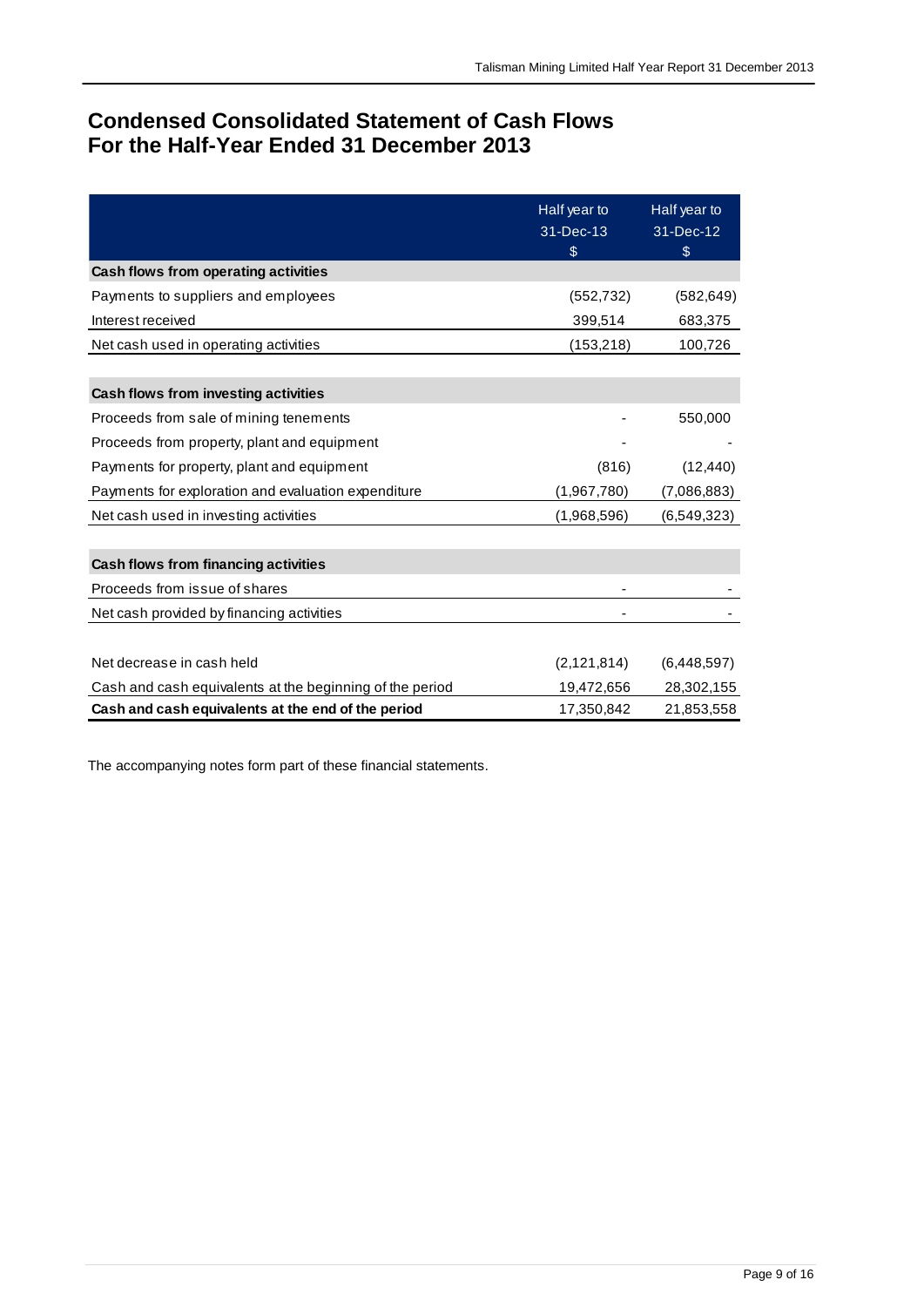#### **NOTE 1: STATEMENT OF SIGNIFICANT ACCOUNTING POLICIES**

#### **Statement of compliance**

These interim consolidated financial statements are general purpose financial statements prepared in accordance with the requirements of the Corporations Act 2001, applicable accounting standards including AASB 134 'Interim Financial Reporting', Accounting Interpretations and other authoritative pronouncements of the Australian Accounting Standards Board ('AASB'). Compliance with AASB 134 ensures compliance with IAS 34 'Interim Financial Reporting'.

This condensed half-year report does not include full disclosures of the type normally included in an annual financial report. Therefore, it cannot be expected to provide as full an understanding of the financial performance, financial position and cash flows of the Group as in the full financial report.

It is recommended that this financial report be read in conjunction with the annual financial report for the year ended 30 June 2013 and any public announcements made by Talisman Mining Limited during the half-year in accordance with continuous disclosure requirements arising under the Corporations Act 2001 and the ASX Listing Rules.

#### **Basis of preparation**

The interim report has been prepared on a historical cost basis, except for the revaluation of certain financial instruments to fair value. Cost is based on the fair value of the consideration given in exchange for assets. The Company is domiciled in Australia and all amounts are presented in Australian dollars, unless otherwise noted.

For the purpose of preparing the interim report, the half-year has been treated as a discrete reporting period.

#### **Accounting policies and methods of computation**

In the half-year ended 31 December 2013, the directors have reviewed all of the new and revised Standards and Interpretations issued by the AASB that are relevant to its operations and effective for annual reporting periods beginning on or after 1 July 2013.

It has been determined by the directors that there is no impact, material or otherwise, of the new and revised Standards and Interpretations on its business and, therefore, no change is necessary to Group accounting policies.

The accounting policies and methods of computation adopted are consistent with those of the previous financial year and corresponding interim reporting period. These accounting policies are consistent with Australian Accounting Standards and with International Financial Reporting Standards.

#### **Significant accounting judgments and key estimates**

The preparation of interim financial reports requires management to make judgments, estimates and assumptions that affect the application of accounting policies and the reported amounts of assets, liabilities, income and expense. Actual results may differ from these estimates.

Except as described below, in preparing this interim report, the significant judgments made by management in applying the Group's accounting policies and the key sources of estimation uncertainty were the same as those that applied to the consolidated financial report for the year ended 30 June 2013.

In the half-year ended 31 December 2013, management reassessed its estimates in respect of:

#### *Carrying value of exploration expenditure*

The Company performed a detailed review of its exploration tenements at period end to determine whether the related expenditure should continue to be capitalised under AASB 6 or impaired. No expenditure was determined by management review as being required to be impaired.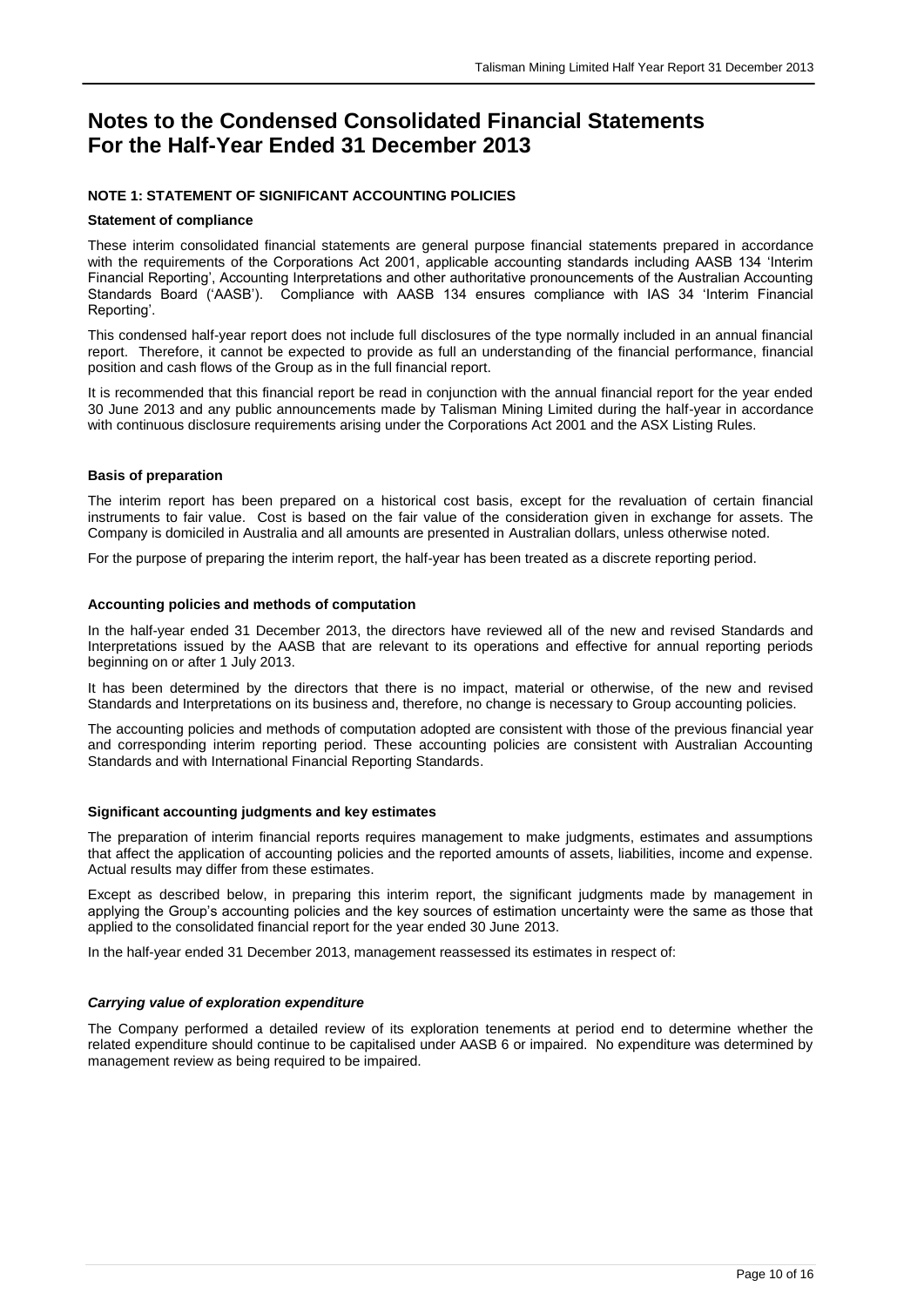#### **NOTE 2: LOSS BEFORE INCOME TAX EXPENSE**

|                                                                                                                    | Half year to<br>$31 - Dec-13$ | Half year to<br>31-Dec-12 |
|--------------------------------------------------------------------------------------------------------------------|-------------------------------|---------------------------|
|                                                                                                                    | \$                            | \$                        |
| The following revenue and expense items are relevant in explaining<br>the financial performance for the half-year: |                               |                           |
| Other Income:                                                                                                      |                               |                           |
| Bank interest receivable                                                                                           | 356,756                       | 625,236                   |
| Profit from sale of Anticline and Tom Price projects                                                               |                               | 318,304                   |
| Other income                                                                                                       | 12,000                        |                           |
|                                                                                                                    | 368,756                       | 943,540                   |
| Employee benefits expense:                                                                                         |                               |                           |
| Share based payment expense                                                                                        | (47,543)                      | (365.486                  |

### **NOTE 3: DEFERRED EXPLORATION AND EVALUATION EXPENDITURE**

|                                                                                | Half year to<br>31-Dec-13 | Year to<br>30-Jun-13 |
|--------------------------------------------------------------------------------|---------------------------|----------------------|
|                                                                                | \$                        | \$                   |
| Costs carried forward in respect of areas of interest in the following phases: |                           |                      |
| Exploration and evaluation phase – at cost                                     |                           |                      |
| Balance at beginning of period                                                 | 30,245,441                | 22.440.304           |
| Carrying value of tenements sold                                               |                           | (231,696)            |
| Expenditure incurred                                                           | 1,589,066                 | 8,036,833            |
|                                                                                | 31,834,507                | 30.245.441           |
| Expenditure written off                                                        | (243, 463)                |                      |
|                                                                                | 31.591.044                | 30,245,441           |

During the half year period the Company wrote off \$243,463 of historical costs carried forward on tenements E52/2689, E52/2690 and E52/2691 within the Company's 100% owned Milgun Project (E52/2690 was relinquished in January 2014).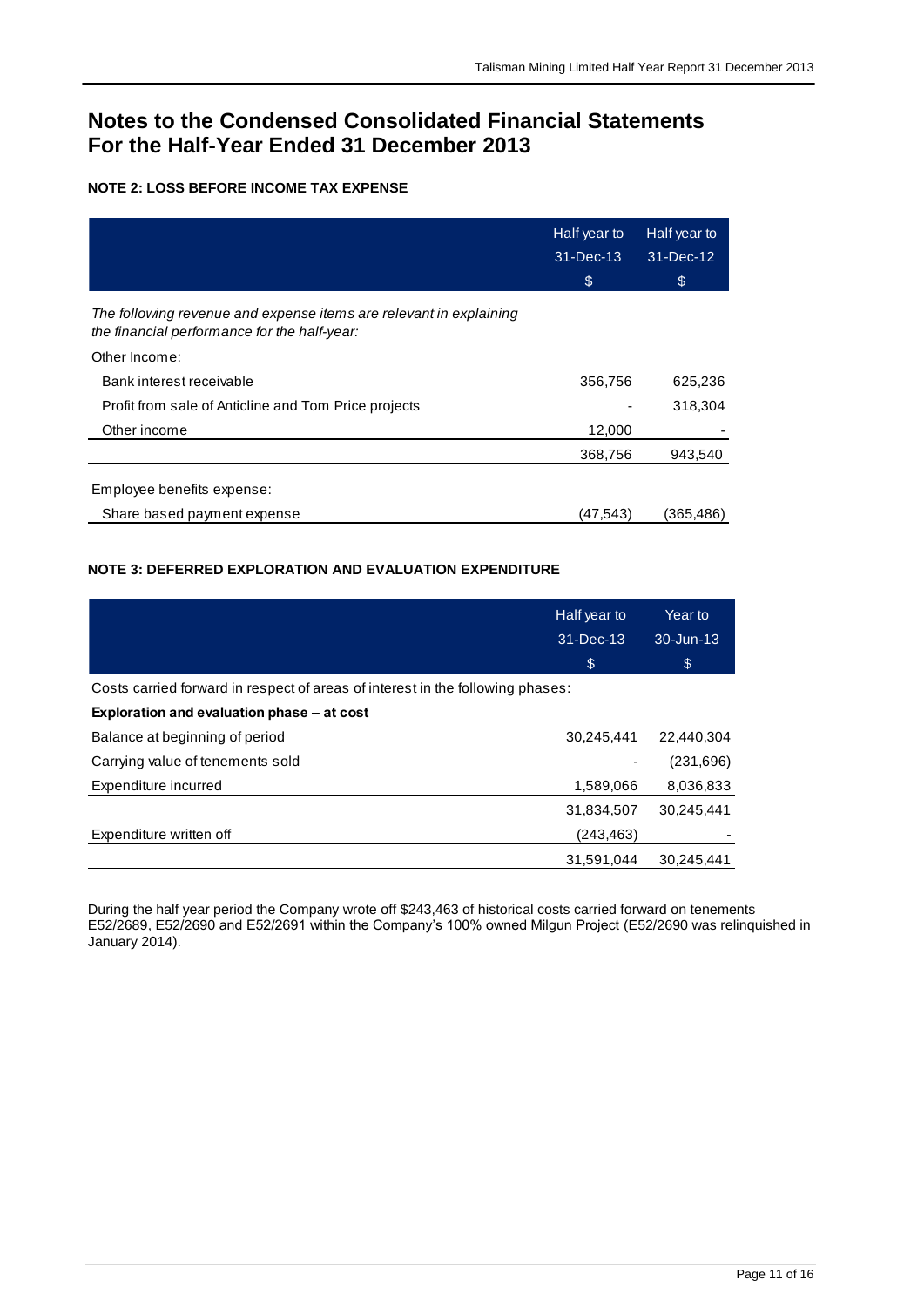#### **NOTE 4: ISSUED CAPITAL**

|                        | 31-Dec-13  | 30-Jun-13  |
|------------------------|------------|------------|
|                        |            |            |
|                        | \$         | \$         |
| <b>Ordinary shares</b> |            |            |
| Issued and fully paid  | 37,404,278 | 37,404,278 |
|                        |            |            |

|                                       | Half year to<br>31/12/2013 |            | Year to<br>30/06/2013 |            |  |
|---------------------------------------|----------------------------|------------|-----------------------|------------|--|
|                                       | No.                        | \$         | No.                   | \$         |  |
| Movements in ordinary shares on issue |                            |            |                       |            |  |
| Opening balance                       | 131,538,627                | 37,404,278 | 131,538,627           | 37,404,278 |  |
| Closing balance                       | 131,538,627                | 37,404,278 | 131,538,627           | 37,404,278 |  |

#### **NOTE 5: OPTIONS**

|                                                              | Half year to<br>31/12/2013 |             | Year to<br>30/06/2013 |             |
|--------------------------------------------------------------|----------------------------|-------------|-----------------------|-------------|
|                                                              | No.                        | \$          | No.                   | \$          |
| <b>Movements in options over ordinary</b><br>shares on issue |                            |             |                       |             |
| Opening balance                                              | 8,800,000                  | 3,003,293   | 15,150,000            | 4,131,385   |
| Directors' remuneration                                      | 1,250,000                  | 40,793      |                       | 412,403     |
| Employees' remuneration                                      | 1,000,000                  | 6,750       | 200,000               | 95,165      |
| Transfer on exercise of unlisted options                     |                            |             |                       |             |
| Unlisted options lapsing                                     | (2,000,000)                | (1,284,000) | (6,550,000)           | (1,635,660) |
| Closing balance                                              | 9,050,000                  | 1,766,836   | 8,800,000             | 3,003,293   |

#### **NOTE 6: SHARE BASED PAYMENTS**

In November 2013, 1,000,000 share options were issued to executives under the approved Employee Share Option Plan and 1,250,000 share options were granted to directors following approval by shareholders at the Company's Annual General Meeting.

The fair value of options granted was determined using a Black & Scholes pricing model. The following table lists the inputs to the model for options granted during the six months ended 31 December 2013:

| Inputs into model             |            |      |       |     |             |       |
|-------------------------------|------------|------|-------|-----|-------------|-------|
| Dividend yield (%)            | Nil        |      | Nil   |     | Nil         | Nil   |
| Expected volatility (%)       | 121%       |      | 121%  |     | 121%        | 121%  |
| Risk-free interest rate (%)   | 3.04%      |      | 3.04% |     | 3.04%       | 3.04% |
| Expected life of option (yrs) | 3.0        |      | 3.0   |     | 3.0         | 3.0   |
| Exercise price                | \$<br>0.43 | - \$ | 0.51  | S   | 0.60<br>\$  | 0.69  |
| Grant date share price        | \$<br>0.10 | - \$ | 0.10  | -\$ | 0.10<br>\$  | 0.10  |
| Fair value                    | \$<br>0.04 | \$.  | 0.04  | \$  | 0.04<br>\$. | 0.03  |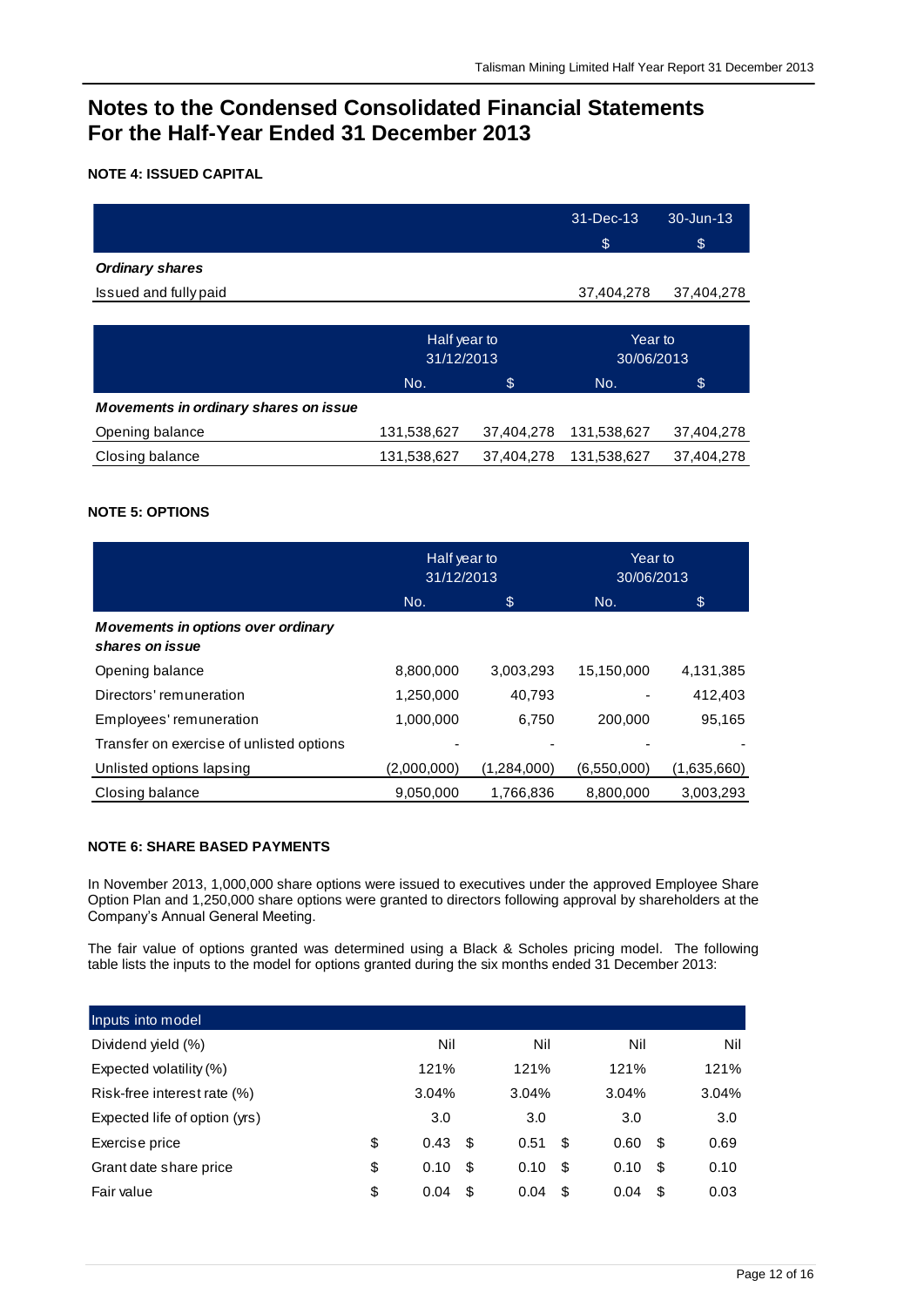#### **NOTE 7: FINANCIAL INSTRUMENTS**

This note provides information about how the Group determines fair values of various financial assets and liabilities

#### **Fair Values**

The carrying value of the financial assets and financial liabilities are considered to approximate their fair values. In particular, the fair value of cash, trade and other receivables and payments is considered to approximate their carrying amount due to their short term maturity.

#### **Fair value hierarchy**

All financial instruments for which fair value is recognised or disclosed are categorised within the following fair value measurement hierarchy:

- Quoted prices (unadjusted) in active markets for identical assets or liabilities (level 1);
- Inputs other than quoted prices included within level 1 that are observable for the asset or liability, either directly (as prices) or indirectly (derived from prices) (level 2); and
- Inputs for the asset or liability that are not based on observable market data (unobservable inputs) (level 3).

The following table presents the Group's assets and liabilities measured and recognised at fair value at 31 December 2013 and 31 December 2012.

|                                     | Level 1<br>\$ | Level 2<br>\$            | Level 3<br>\$ | Total<br>\$ |
|-------------------------------------|---------------|--------------------------|---------------|-------------|
| 31-Dec-13                           |               |                          |               |             |
| Assets                              |               |                          |               |             |
| Available-for-sale financial assets | 1,709,000     | $\overline{\phantom{a}}$ | ۰             | 1,709,000   |
|                                     |               |                          |               |             |
| 31-Dec-12                           |               |                          |               |             |
| Assets                              |               |                          |               |             |
| Available-for-sale financial assets | 1,719,000     | ٠                        | ٠             | 1,719,000   |

#### **NOTE 8: SEGMENT REPORTING**

The Group continues to operate in one geographical segment, being Western Australia and in one operating category, being mineral exploration and evaluation.

The chief operating decision-maker has been identified as the Board of Talisman Mining Limited and information reported to the Board for the purpose of resource allocation and assessment of performance is focused on mineral exploration and evaluation within Western Australia. Consequently the Group reports within one segment.

#### **NOTE 9: CONTINGENT LIABILITIES**

In the opinion of the Directors there are no contingent liabilities or assets as at 31 December 2013 and no contingent liabilities or assets were incurred in the interval between the period end and the date of this report.

#### **NOTE 10: EVENTS SUBSEQUENT TO REPORTING DATE**

No matters or circumstances have arisen since the end of the half year which significantly affect or may significantly affect the operations of the Group, the results of those operations, or the state of affairs in future years.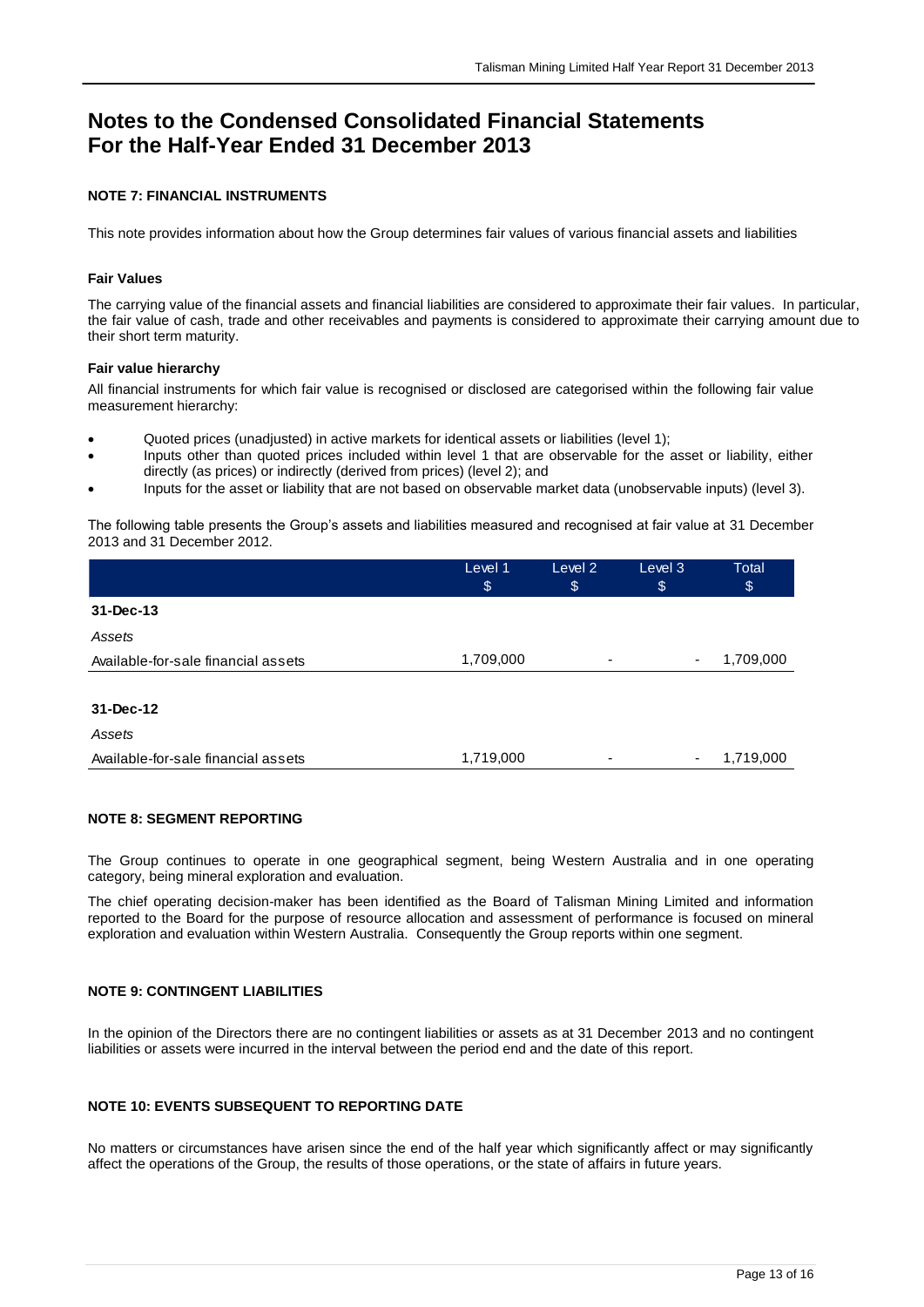### **Directors' Declaration**

 $1.$ 

In the opinion of the directors of Talisman Mining Limited ('the Company'):

- The attached financial statements and notes thereto are in accordance with the Corporations Act 2001 including:
	- a. complying with Accounting Standards, the Corporations Regulations 2001 and other mandatory professional reporting requirements; and
	- b. giving a true and fair view of the consolidated entity's financial position as at 31 December 2013 and of its performance for the half-year then ended; and
- $2.$ there are reasonable grounds to believe that the Company will be able to pay its debts as and when they become due and payable.

This declaration is signed in accordance with a resolution of the Board of Directors made pursuant to s.303(5) of the Corporations Act 2001.

Gary Lethridge

**Managing Director** 11 March 2014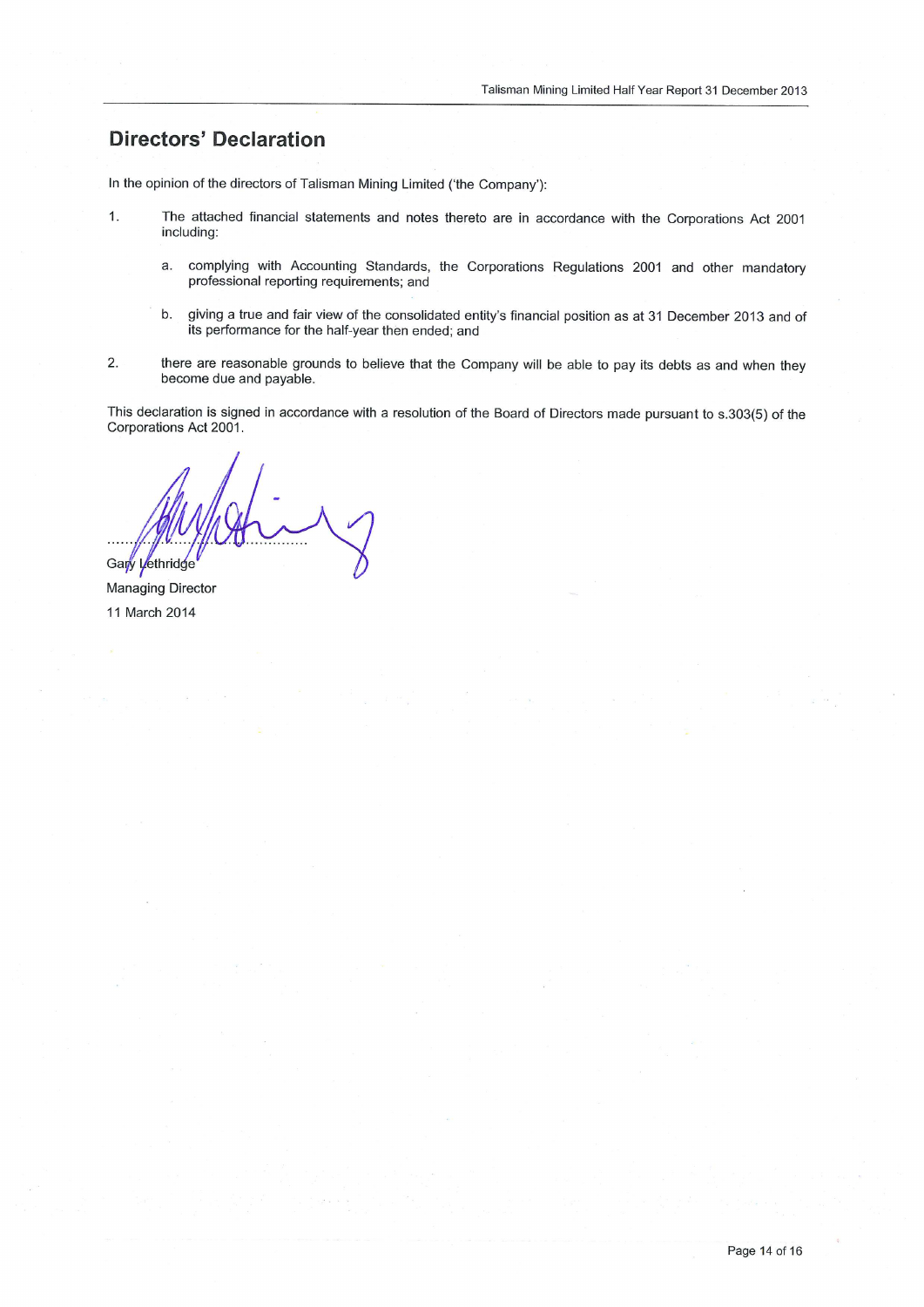

Accountants | Business and Financial Advisers

#### **INDEPENDENT AUDITOR'S REVIEW REPORT**

To the members of Talisman Mining Limited

#### **Report on the Condensed Half-Year Financial Report**

We have reviewed the accompanying half-year financial report of Talisman Mining Limited ("the company") which comprises the condensed statement of financial position as at 31 December 2013, the condensed statement of comprehensive income, condensed statement of changes in equity and condensed statement of cash flows for the half-year ended on that date, notes comprising a summary of significant accounting policies and other explanatory notes and the directors' declaration of the consolidated entity comprising the company and the entities it controlled at the half-year end or from time to time during the half-year.

#### *Directors' responsibility for the half-year financial report*

The directors of the company are responsible for the preparation of the half-year financial report that gives a true and fair view in accordance with Australian Accounting Standards and the *Corporations Act 2001* and for such internal control as the directors determine is necessary to enable the preparation of the half year financial report that is free from material misstatement, whether due to fraud or error.

#### *Auditor's responsibility*

Our responsibility is to express a conclusion on the half-year financial report based on our review. We conducted our review in accordance with Auditing Standard on Review Engagements ASRE 2410 *Review of a Financial Report Performed by the Independent Auditor of the Entity*, in order to state whether, on the basis of the procedures described, we have become aware of any matter that makes us believe that the half-year financial report is not in accordance with the *Corporations Act 2001* including: giving a true and fair view of the consolidated entity's financial position as at 31 December 2013 and its performance for the half-year ended on that date; and complying with Accounting Standard AASB 134 *Interim Financial Reporting* and the *Corporations Regulations 2001*. As the auditor of the company, ASRE 2410 requires that we comply with the ethical requirements relevant to the audit of the annual financial report.

A review of a half-year financial report consists of making enquiries, primarily of persons responsible for financial and accounting matters, and applying analytical and other review procedures. A review is substantially less in scope than an audit conducted in accordance with Australian Auditing Standards and consequently does not enable us to obtain assurance that we would become aware of all significant matters that might be identified in an audit. Accordingly, we do not express an audit opinion.

#### *Independence*

In conducting our review, we have complied with the independence requirements of the *Corporations Act 2001*.

HLB Mann Judd (WA Partnership) ABN 22 193 232 714<br>Level 4, 130 Stirling Street Perth WA 6000. PO Box 8124 Perth BC 6849 Telephone +61 (08) 9227 7500. Fax +61 (08) 9227 7533.<br>Email: hIb@hIbwa.com.au. Website: <u>http://ww</u> **Liability limited by a scheme approved under Professional Standards Legislation** 

**HLB Mann Judd (WA Partnership) is a member of International, a worldwide organisation of accounting firms and business advisers.**